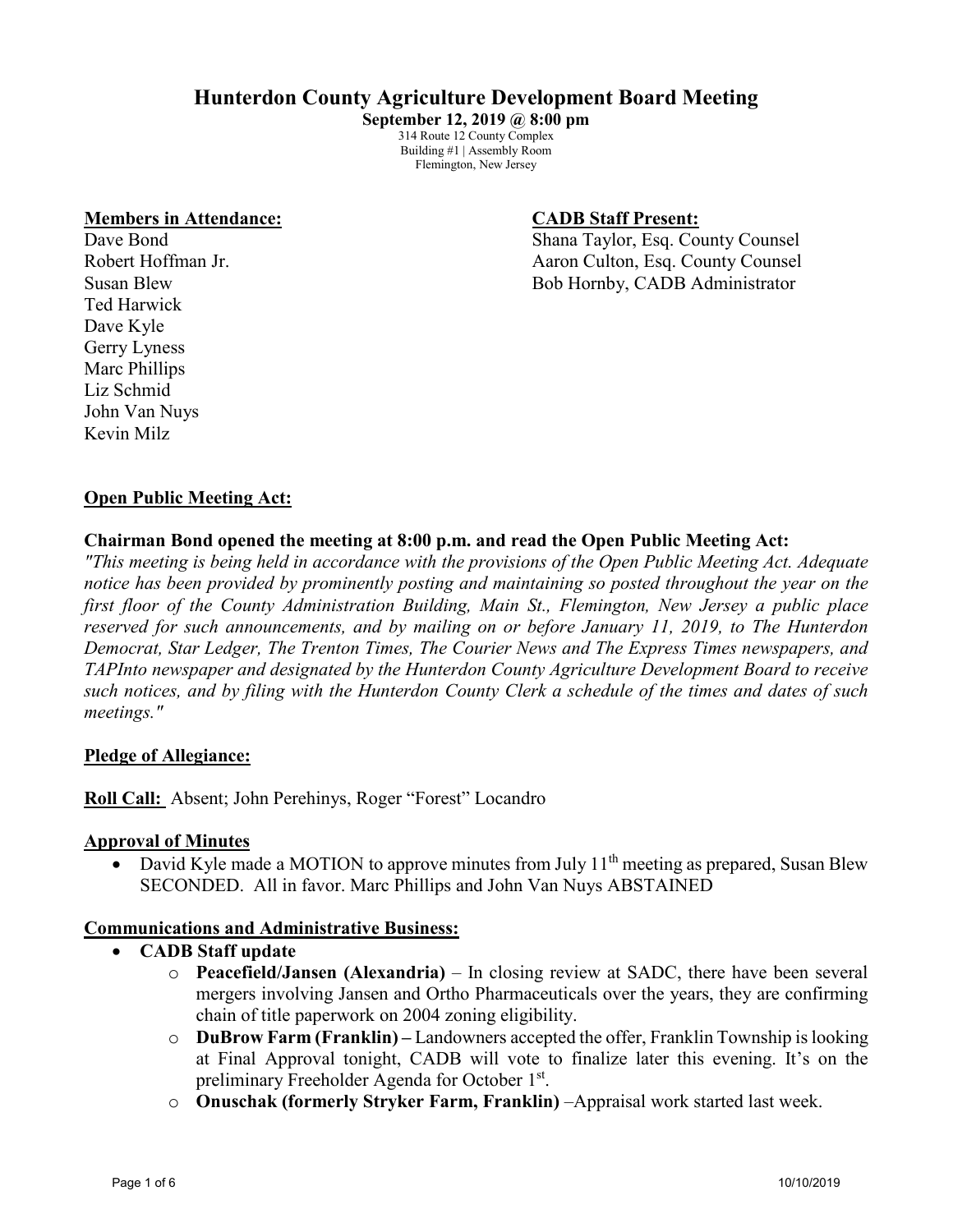- o **Grochowicz (Hampton, Glen Gardner, Bethlehem)** Survey is complete and is under review at SADC
- o **Goeckeler (Kingwood)** Closed 8/29/19, ALE and SADC funded, no County portion. 43 acres.
- o **Total** of 630 acres closed so far this year. On the \$4.6 million year to date, Hunterdon has only spent \$156,000, around 3%. There have been a lot of direct easement closings and quite a few federal funded that Hunterdon has not contributed towards.
- $\circ$  **Harvest Round** Still an October 1<sup>st</sup> deadline, we do not have any signed applications although there are a couple possibilities. Introductions at the October 10<sup>th</sup> CADB meeting.
- o **PIG Annual Application**  Due December 16 at the SADC, getting set for next year.

## **Correspondence:**

• Received a letter from SADC about the Winery Pilot Program. They do an annual questionnaire with any updates. Bob asked if there were any comments from the Board Members to send as feedback. Haven't had any violations so far. SADC is looking to expand program in some form to all Preserved farms.

## **SADC Comments:**

- Stefanie Miller not able to attend. Soil Protection Standards will be discussed at the September SADC meeting. Jeff Everitt from SADC is leading that up, may be coming to a CADB meeting at a future date to update the Board on where they are with it and to get feedback from us.
- Hemp legislation on hold now. There was a line item freeze on certain budget items. Hemp legislation (which is separate from marijuana) guidelines have been put on hold due to a funding freeze.
- PennEast Pipeline NJ Attorney General has advised that no applications within the pipeline corridor be processed until there is a conclusion. Process changed from what Bob stated in July, up until then they were advising that farms under agreement weren't going to be processed, now advice is anything within the pipeline corridor, whether it's a new application or ongoing, is on administrative hold. If there are Municipalities that want to preserve, they can to go ahead, they have three years to file for reimbursement. If Pipeline fight goes further than that they will begin to time out on reimbursement. Bob asked County Counsel Shana Taylor if she has any comment. Shana stated there was a third circuit opinion released 2 or 3 days before with regards to the pipeline, essentially vacating the condemnation on preserved land. The county has another attorney who specializes in this, waiting for input from him on the impact.

## **Chair Comments:**

• None at this time

## **Old Business:**

- o **Hunterdon County Comprehensive Farmland Preservation Plan Update**
	- o Bob stated that there will be grants for the new farmland plan, in discussion on whether to hire someone to do the new plan. It would be written with CADB input. He would like feedback from the board. The plan is the guiding document on how the CADB wants to proceed over the next 10 years.
	- o Some municipalities feel they have now preserved enough, they've reached their target of 30% or X number of acres and they don't want to pay for any more. They generally don't object to the county doing it.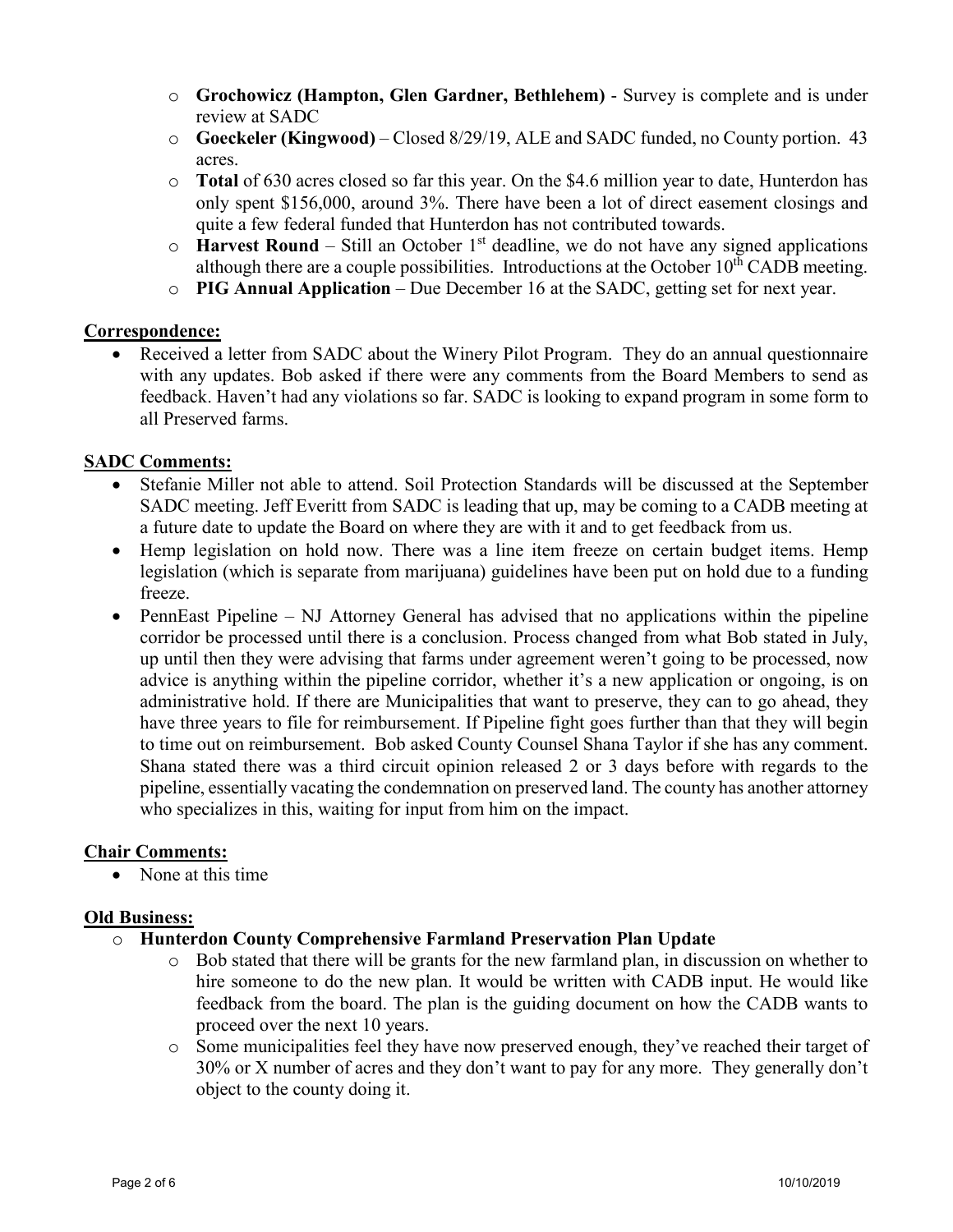- o Hunterdon has a 40-acre minimum for both County and Municipal PIG projects, maybe time to look at that. SADC Direct Easements in Hunterdon has a 49-acre priority farm ranking. There is a shrinking pool of eligible applicants.
- o Hunterdon is the only county to require municipal cost share on County PIGs.
- o If Municipal PIGs were allowed a smaller minimum acreage could Hunterdon pick up a larger portion of the County PIG.
- o County would like to get working on the plan by the end of the year. Comments appreciated in the next few months.

### **New Business:**

- o **Final Approval**
	- o **DuBrow Farm**, Franklin Township Block 42 Lot 1.01 2018 harvest round, 37 acres with a 4.5-acre exception area. Application has not changed over the process, well and septic are included in the exception area. Currently in soy beans. Bob Hoffman made a MOTION to accept, Liz Schmid SECONDED. Chairman Bond called for a roll call vote.

| <b>ROLL CALL</b>        | <b>MOVED</b> | <b>SECONDED</b>  | <b>AYES</b>      | NATS | <b>ABSTAIN</b>   | <b>ABSENT</b>    |
|-------------------------|--------------|------------------|------------------|------|------------------|------------------|
| David Bond, Chair       |              |                  | $\boldsymbol{X}$ |      |                  |                  |
| Robert Hoffman. Jr.,    |              | $\boldsymbol{X}$ | $\boldsymbol{X}$ |      |                  |                  |
| <b>Vice Chair</b>       |              |                  |                  |      |                  |                  |
| <b>Susan Blew</b>       |              |                  |                  |      | $\boldsymbol{X}$ |                  |
| <b>Marc Phillips</b>    |              |                  | $\boldsymbol{X}$ |      |                  |                  |
| <b>John Perehinys</b>   |              |                  |                  |      |                  | $\boldsymbol{X}$ |
| <b>Gerry Lyness</b>     |              |                  | $\boldsymbol{X}$ |      |                  |                  |
| <b>John Van Nuys</b>    |              |                  |                  |      |                  | $\boldsymbol{X}$ |
| Dave Kyle               |              |                  | $\boldsymbol{X}$ |      |                  |                  |
| <b>Liz Schmid</b>       |              | $\boldsymbol{X}$ | $\boldsymbol{X}$ |      |                  |                  |
| <b>Ted Harwick</b>      |              |                  | $\boldsymbol{X}$ |      |                  |                  |
| Roger "Forest" Locandro |              |                  |                  |      |                  | $\boldsymbol{X}$ |

## **7 IN FAVOR, 1 ABSTENSION, 2 ABSENT, MOTION CARRIED Right to Farm Matters**:

- **SSAMP Hearing Update**
	- o **Steller/Haddad Farm, Tewksbury Twp. Block 19 Lots 11.05, 11.06 & 11.07.** County Counsel Shana Taylor stated that they have withdrawn the application with the board, they have settled with the municipality, administratively dismissing this matter.
	- o **Clucas Farms LLC, Tewksbury Twp. Block 23 Lot 31.** County Counsel Shana Taylor stated they have settled with the municipality, administratively dismissing this matter.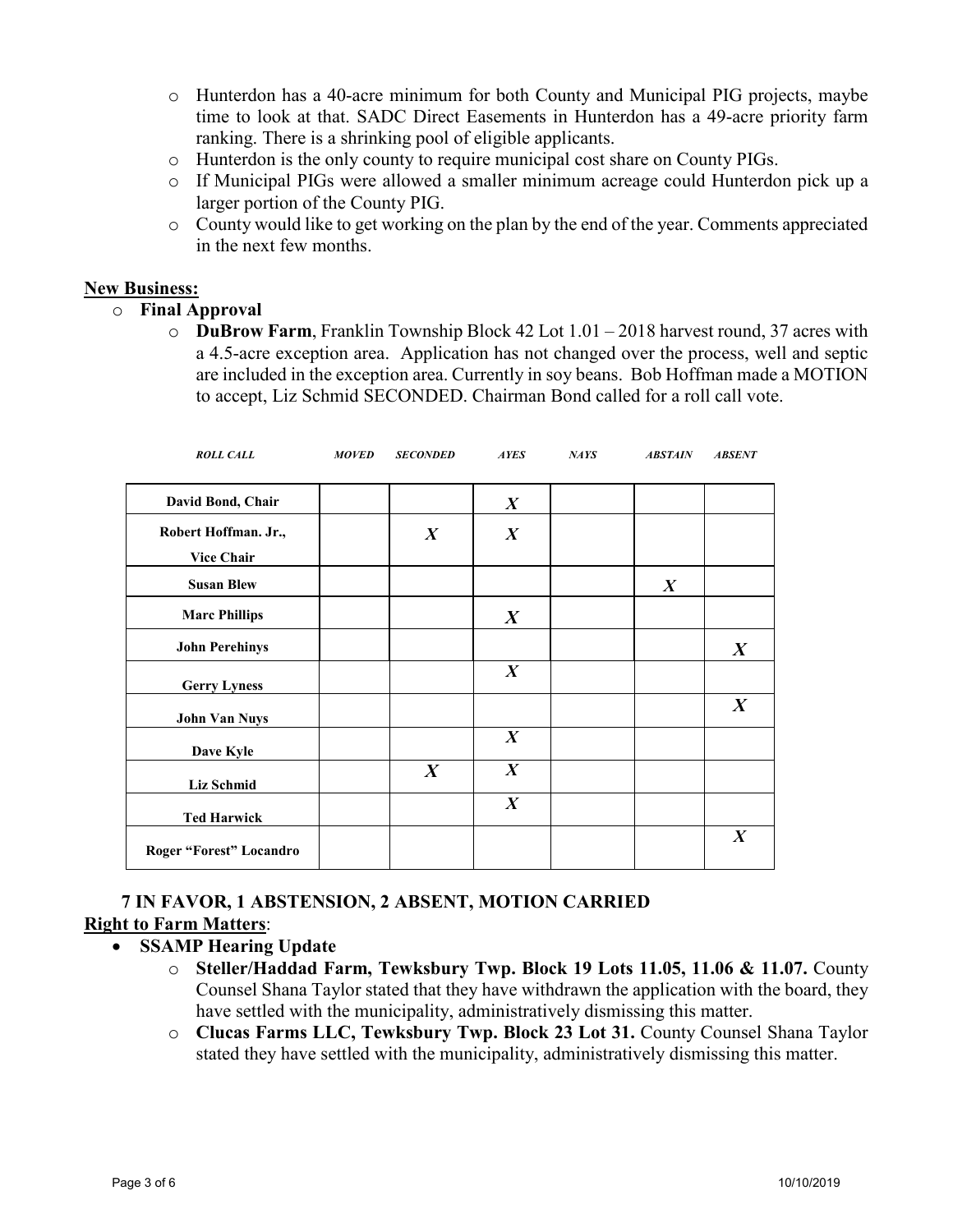## • **SSAMP Hearing**

- o **Beneduce Vineyards**, Alexandria Township Block 21 Lot 41.31 Met with all parties involved and they decided to go into negotiations.
- o Counsel called for a vote to open public hearing on Beneduce Vineyards Liz Schmid made a MOTION to open the Hearing, David Kyle SECONDED. All in favor.
- o Counsel called for a vote to adjourn the Hearing, Liz Schmid made a MOTION to adjourn and carry the hearing until November 14th CADB meeting. David Kyle SECONDED. All in favor.

## **Public Comments:**

o None

## **Adjournment:**

• MOTION for adjournment made by John Van Nuys, Ted Harwick SECONDED.

## **ALL IN FAVOR, MOTION CARRIED**. Meeting Adjourned at 8:30 PM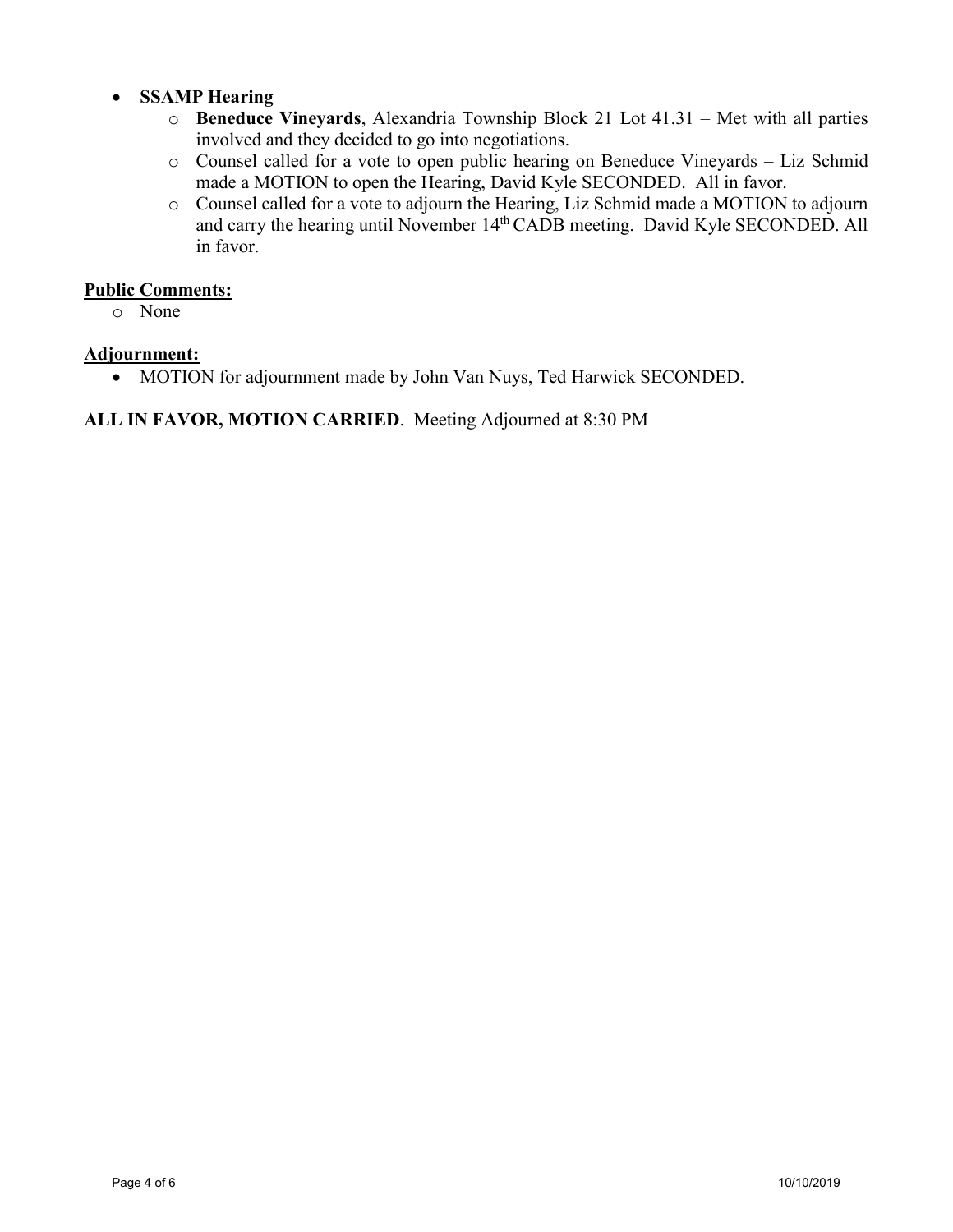#### **STATE OF NEW JERSEY** HUNTERDON COUNTY AGRICULTURE DEVELOPMENT BOARD

### **RESOLUTION OF FINAL APPROVAL DuBrow Farm**

**WHEREAS**, the County of Hunterdon may acquire a development easement in accordance with the State Agriculture Retention and Development Act, N.J.S.A. 4:1C-11 et. seq., the County Planning Incentive Grant Program, N.J.S.A. 4:1C-43.1, and the regulations thereunder; and

**WHEREAS**, the County of Hunterdon submitted a County Planning Incentive Grant (PIG) Application in the 2018 Harvest funding round to the Hunterdon County Agriculture Development Board (CADB) and the State Agriculture Development Committee (SADC); and

**WHEREAS**, the application provided for the proposed acquisition of a development easement for the property owned by Paula DuBrow, located at 567 Pittstown Rd., Pittstown, NJ; and designated as Block 42, Lot 1.01 in the Township of Franklin, County of Hunterdon, State of New Jersey; and

**WHEREAS**, on June 27, 2019, the SADC certified the fair market value (CMV) of the development easement pursuant to N.J.A.C. 2:76-7.14 at \$8,100.00 per acre on the DuBrow Farm in Franklin Township Block 42, Lot 1.01 --with one dwelling opportunity consisting of: zero Residential Dwelling Site Opportunity (RDSO); zero existing dwellings in the Proposed Easement Area; zero severable exceptions; and one 4.5-acre non-severable exception limited to one future single family residential unit; resulting in approximately 33.05 net acres; and

WHEREAS, on July 12, 2019, the landowner accepted the CMV of \$8,100.00 per acre, conditioned upon all interested parties granting final approval for acquisition of a development easement; and providing for a commitment of funding pursuant to N.J.A.C. 2:76-17.16, the estimated cost sharing breakdown for the acquisition of the development easement is as follows (based on an estimated 33.05 acres), subject to:

- a) The actual acreage to be covered by the development easement per the final survey which conforms to the farmland preservation program requirements, and
- b) Any additional adjustments pursuant to State statute, rule, regulation, or policy;

| State Agriculture Development Committee<br>$($4,950.00/acre; ~60% of est. total cost)$ |       | $\sim$ \$163,597.50 |
|----------------------------------------------------------------------------------------|-------|---------------------|
| <b>Hunterdon County</b><br>$($1,575.00/acre; \sim 20\%$ of est. total cost)            |       | $\sim$ \$52,053.75  |
| Franklin Township<br>$($1,575.00/acre; \sim 20\%$ of est. total cost)                  |       | $\sim$ \$52,053.75  |
|                                                                                        | Total | $\sim$ \$267,705.00 |

NOW, THEREFORE, BE IT RESOLVED, that the Hunterdon County Agriculture Development Board gives final approval to the proposed acquisition of a development easement on the property owned by Paula DuBrow, located at 567 Pittstown Rd., Pittstown, NJ; and designated as Block 42, Lot 1.01 in the Township of Franklin, County of Hunterdon, State of New Jersey, and on approximately 33.05